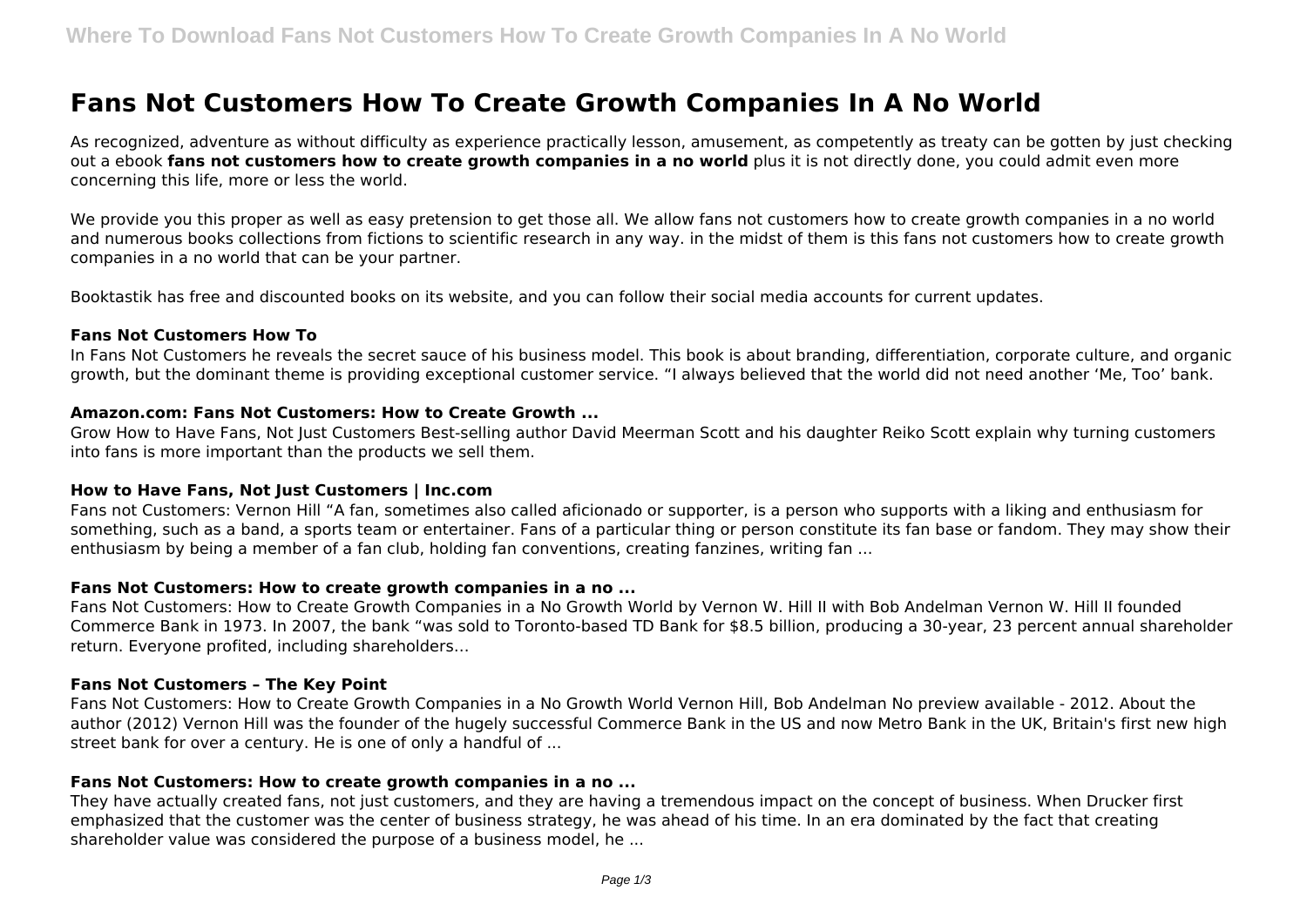## **How to Create Fans, Not Just Customers | Training Magazine**

faNs Not Customers 2 of you and how to chart a path of growth, accomplishment and success. With me, every conversation about building a great brand, generating wealth and creating fans, starts with three primary elements: Differentiated Model + Pervasive Culture + Fanatical Execution = FANS not customers

#### **FANS Not Customers**

Fans not Customers: Vernon Hill "A fan, sometimes also called aficionado or supporter, is a person who supports with a liking and enthusiasm for something, such as a band, a sports team or entertainer. Fans of a particular thing or person constitute its fan base or fandom.

#### **Amazon.com: Customer reviews: Fans Not Customers: How to ...**

The difference lies not only in your customer retention rate; it's your raving fan-centered mindset that will truly transform your business. Don't forget that, just like people, businesses have personalities which are contagious at all levels, from the CEO to staff to customers. Embrace a fancentered mentality and watch consumers take ...

## **Creating Raving Fans For Your Business | Tony Robbins**

In Fans Not Customers he reveals the secret sauce of his business model. This book is about branding, differentiation, corporate culture, and organic growth, but the dominant theme is providing exceptional customer service. "I always believed that the world did not need another 'Me, Too' bank.

#### **Fans Not Customers: Amazon.co.uk: Hill, Vernon ...**

Downlaod Full PDF Free Fans Not Customers How to Create Growth Companies in a No Growth World Full EBook. Robinson. 0:22. Ebook Fans Not Customers: How to Create Growth Companies in a No Growth World Full Online. Anakletus Lubin76. 0:30.

## **FREE DOWNLOAD Fans Not Customers: How to Create Growth ...**

Check the air vents on the PC for dust or debris. Air vents may be located in various places depending on the PC model. Refer to the case manufacturer's user manual of your PC. Use a can of compressed air to remove dust or debris from the air vents, dust filters (if any) and cooling fan fins.

#### **How to Troubleshoot Fan Issues – CyberPowerPC Help Center**

In Fans Not Customers he reveals the secret sauce of his business model. This book is about branding, differentiation, corporate culture, and organic growth, but the dominant theme is providing exceptional customer service. "I always believed that the world did not need another 'Me, Too' bank.

## **Fans Not Customers: How to create growth companies in a no ...**

Think of the Zappos, Lululemons and Apples of the world-- their customers are die-hard fans, ready to go to bat for them at a moment's notice. You want people to love your brand like that too, right? I know I do. I'm always looking for ways to make our customers happy. So happy in fact, that when a competitor comes calling with a better deal ...

## **7 Ways to Turn Your Customers into Huge Fans**

Treat your unreachables as if they are already your most loyal customers, rewarding them with valuable resources they can really use. Because if you can provide them with something they can't find elsewhere, it will build trust and credibility—two things that give you an instant leg up on your competition.